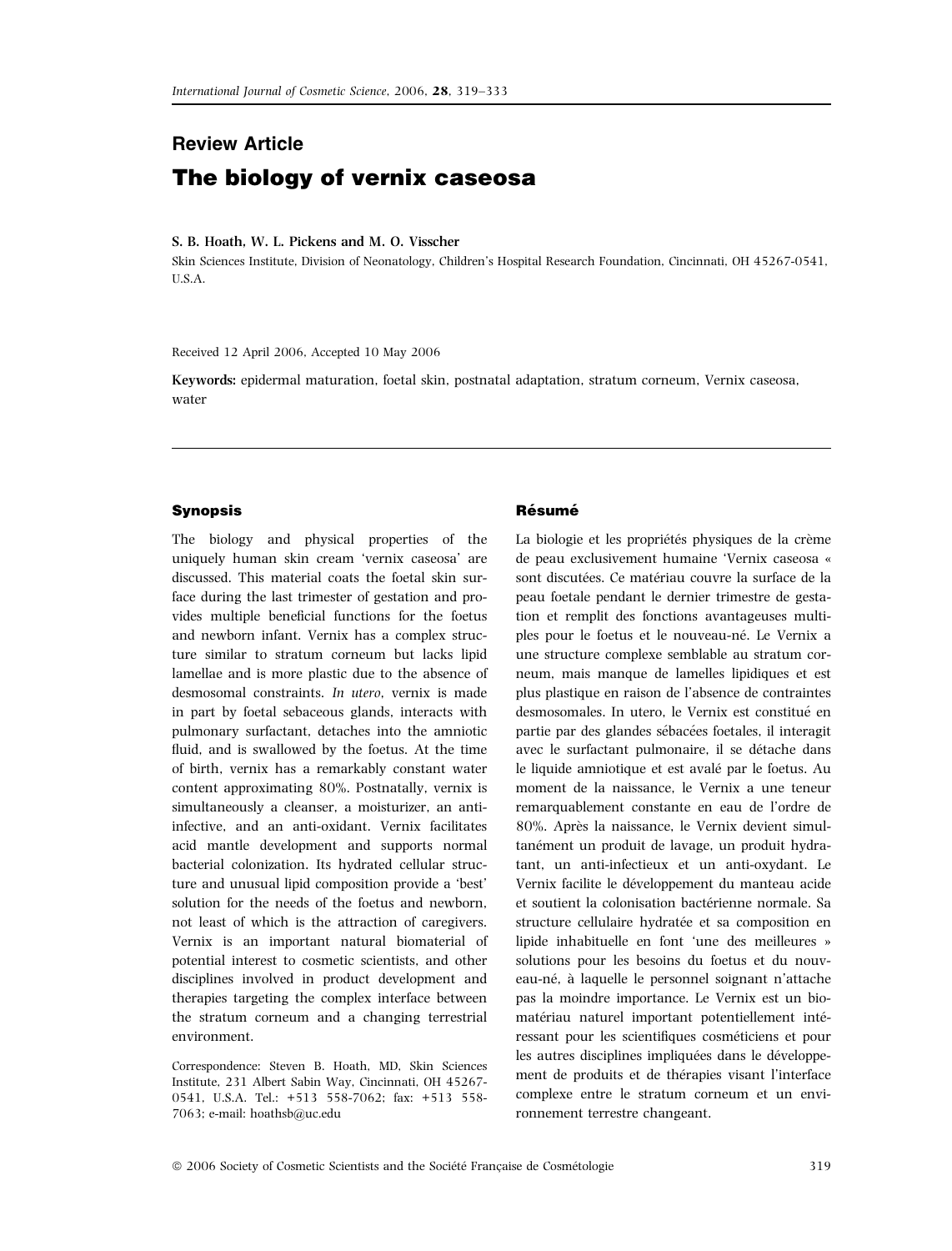## Introduction

In mammals, birth marks an abrupt transition to a world filled with problems and promise. The human infant must simultaneously cope with potential threats of desiccation, cooling, infection, and trauma while presenting a panoply of sensory cues to attract potential caregivers. The study of the biology of vernix caseosa offers a glimpse into the little explored underwater world of the developing foetus and the controlled morphogenetic cataclysm of birth. This paper focuses on the developing epidermal barrier and summarizes the existing data on the uniquely human skin cream called 'vernix caseosa' (Fig. 1). Recent biochemical and ultrastructural data on vernix are cast within a biological context. Gaps in our knowledge and the evidence supporting various prenatal and postnatal functions of vernix caseosa are explicitly noted. Information regarding vernix structure and function is consolidated in a manner as to facilitate future investigation of this unique biological material. The paper is subdivided into discussion of vernix composition, morphology, water handling properties, physical characterization and biological properties. What emerges from the available data is a coherent and intriguing glimpse of a new area of perinatal biology with relevance to adult skin and cosmetic science.



Figure 1 Vernix caseosa on the skin of a full term infant. Vernix covers the skin of the human foetus to varying degrees during the last trimester of gestation. It is more prominent following Caesarian deliveries than after vaginal births [53]. Vernix is absent in very low birth weight premature infants. Prior to birth, it partially detaches into the amniotic fluid under the influence of pulmonary surfactant.

#### Morphology of vernix

Phase-contrast and standard light microscopy reveal that vernix caseosa is a highly cellular material (Fig. 2). Agorastos et al. provided the first systematic characterization of the cells within vernix [1]. These cells are typically polygonal or ovoid in shape, with absent nuclei, although nuclear ghosts are frequently present. The authors also identified acid phosphatase activity within intracytoplasmic granules and within amorphous material deposited between the cellular components. Lanugo hairs, which are frequently entrapped within the vernix material, also exhibit strong, positive acid phosphatase activity, especially in the papillae. More extensive characterization of the corneocytes in vernix caseosa reveals that these foetal cells can be distinguished from corneoctyes found in mature stratum corneum by the lack of desmosomal attachments [2]. Ultrastructural analysis of vernix corneocytes by transmission electron microscopy shows a sparse network of keratin filaments with a little evidence of tonofilament orientation (Fig. 3). The vernix corneocytes are approximately  $1-2$  um in thickness and are surrounded by a thickened layer of amorphous lipids lacking the typical lamellar architecture present in stratum corneum [3]. This structural arrangement of corneocytes and lipids imparts a different architecture to vernix compared with the stratum corneum, which constitutes the human permeability barrier during postnatal life. The lack of a lamellar lipid matrix surrounding the foetal corneocytes as well as the infrequent appearance of intercorneocyte desmosomal connections in vernix supports the notion that vernix is a kind of mobile or fluidic stratum corneum possessing a more permeable architecture to the transport of water and other small molecules [3]. Of considerable heuristic importance, is the finding that the outermost layer of the stratum corneum is similarly devoid of lipid lamellae and corneodesmosomes (Fig. 4). The notion that adult stratum corneum reverts in its oldest (outermost) layer to a form characteristic of the foetus (vernix morphology) deserves further consideration.

Cryoscanning electron microscopy coupled with X-ray beam analysis was used to localize the high water content within freshly collected vernix caseosa [4]. Fig. 5 depicts a cryofractured corneocyte in the left panel. In the right panels, the same corneocyte is examined by elemental analysis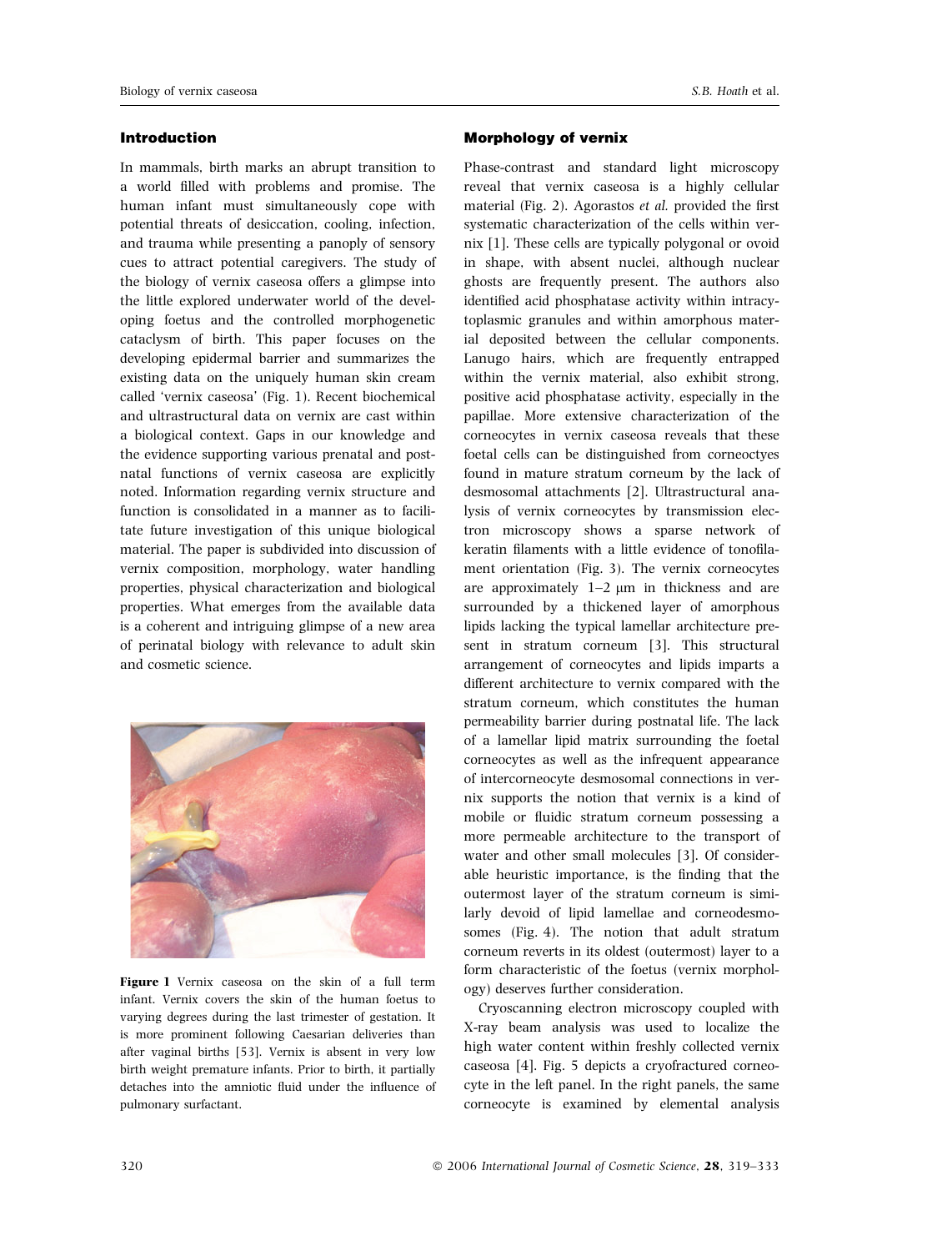

Figure 2 Vernix caseosa. Macroscopically, vernix is a thick, viscous, white paste (left panel). The phase contrast image of native vernix (right panel) reveals a dense packing of foetal corneocytes surrounded by a thin lipid matrix. The cells are heterogenous in size and structure. Many nuclear ghosts are evident. Scale bars are shown in the figures.



Figure 3 Transmission electron microscopy of vernix caseosa corneocytes. Fresh vernix was obtained at the time of delivery from the skin surface of a normal term infant. Vernix corneocytes often exhibit an irregular form with absence of corneodesmosomal attachments. The curvature of the cornified cell envelope is possibly indicative of malleability. Note the sparse network of tonofilaments (left panel). No corneodesmosomal attachments are observed. The lipid matrix surrounding the corneocytes is generally nonlamellar (right panel).

using X-ray spectra and elemental maps with a dispersive spectrophotometer. This analysis shows the localization of carbon (lipid) in a distribution pattern surrounding the corneocyte and a high level of oxygen (water) relative to carbon within

the corneocyte interior. This distribution pattern indicates that the extremely high water content of vernix resides within the corneocyte population. The water content of these corneocytes is a function of the surrounding osmotic environment [5].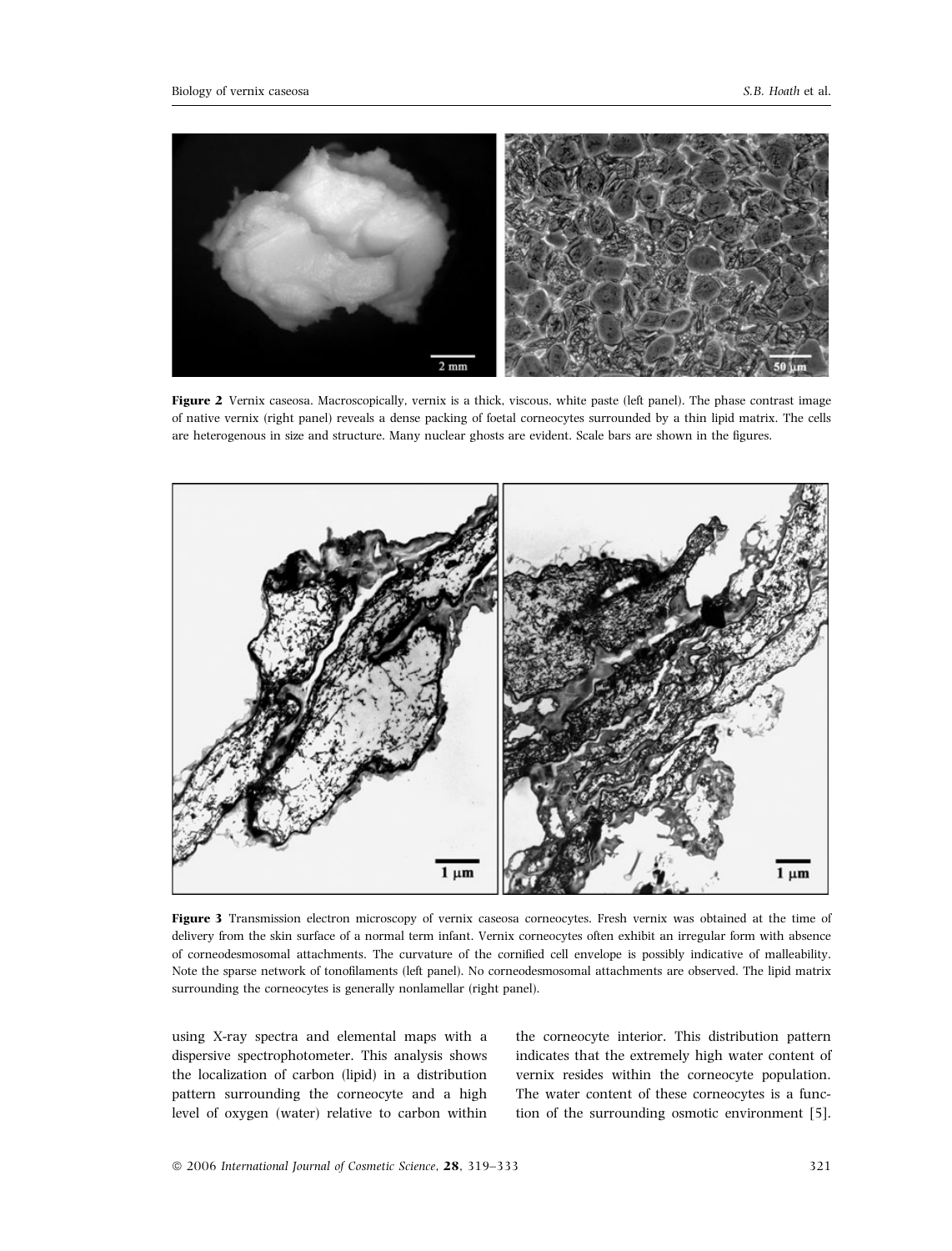

Figure 4 Transmission electron micrographs of serial tape-strippings from individuals with clinically normal skin. Ultrastructural changes in lipid organization towards the surface of the stratum corneum. (a) First strip; absence of bilayers and presence of amorphous lipidic material. (b) Second strip; disruption of lipid lamellae. (c) Third strip; normal lipid lamellae  $(\times\ 200,000)$ . Modified from Rawlings et al. [55].



Figure 5 Cryoscanning electron microscopy and elemental analysis of vernix caseosa. These two photomicrographs depict vernix that was examined by cryoscanning electron microscopy and X-ray elemental analysis. The single lipidcovered corneocyte observed in the image on the left is partially fractured and reveals intermediate filaments within the cell. This same corneocyte is imaged throughout the four panels on the right with its position denoted by asterisks. X-ray mapping of oxygen (lower left panel) and carbon (upper right panel) show the distribution of water and lipid, respectively. The X-ray map in the lower right panel reflects the distribution of sulphur and is used as a background element to check for X-ray absorption artefacts due to surface topography effects (reprinted with permission from Pickens et al. [4]).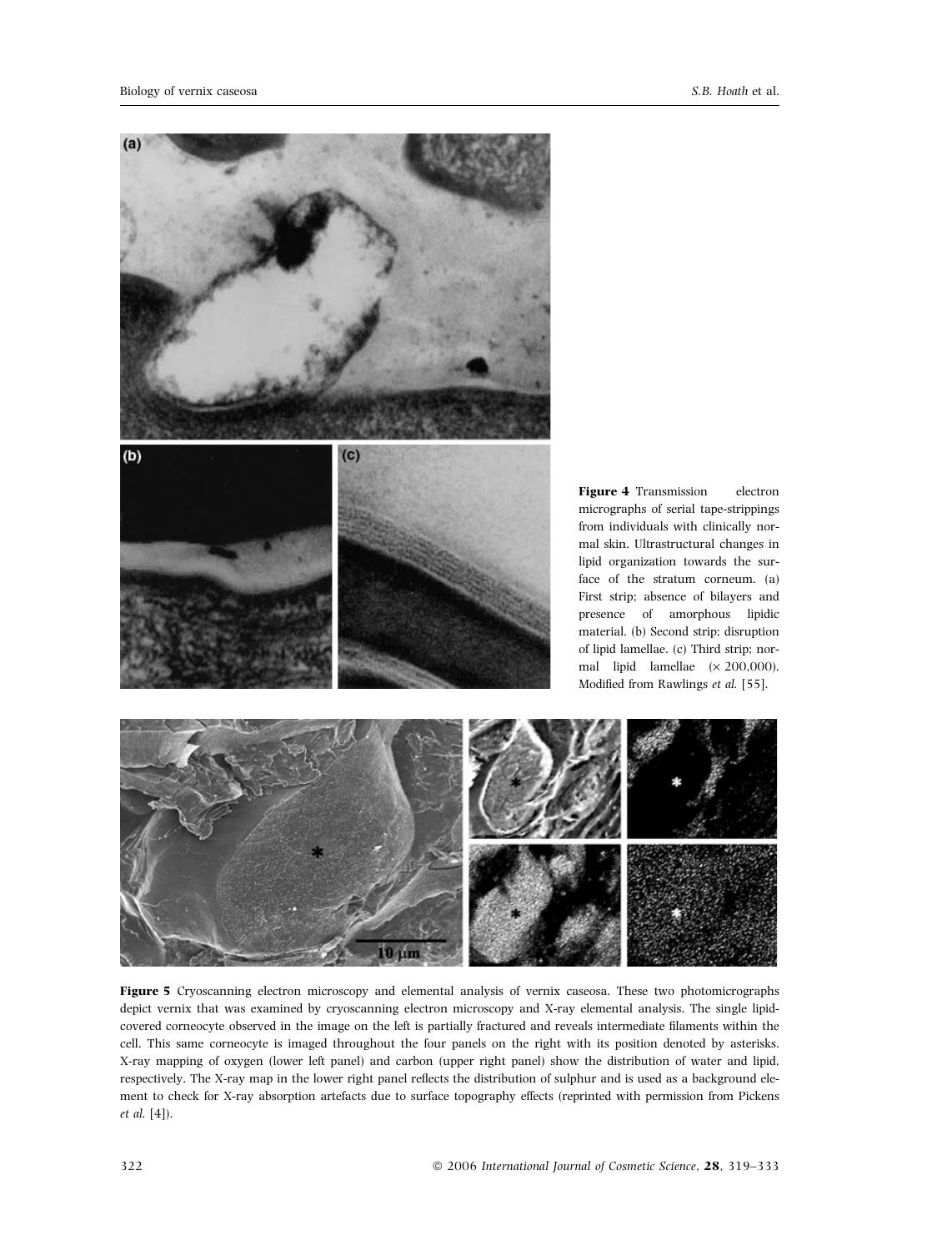Thus, isolation of vernix corneocytes from fresh, native vernix in 0.5% SDS with heating for 15 min at  $55^{\circ}$ C followed by exposure overnight to varying osmotic conditions results in significant size change (Fig. 6).

#### Vernix composition

Early studies on vernix composition focused primarily on characterizing its lipid contents following extraction with organic solvents [6–9]. The total amount of lipid present in vernix is approximately  $10\%$  (w/w) [10]. A breakdown of this complex mixture reveals the presence of wax and sterol esters, ceramides, squalene, cholesterol, triglycerides and phospholipids. To our knowledge, no other animal species produces vernix, making this material a uniquely human skin barrier film. Other structures such as the periderm in rodents, however, may play a similar role in utero [11, 12]. Animals such as sheep produce lanolin, which also contains wax and sterol esters [13]. However, unlike vernix, this sebaceous secretion has not been reported to contain desquamated corneocytes. In utero, vernix progressively coats the infant in a cephalocaudal manner during the last trimester of gestation. The high squalene and waxester content in vernix strongly suggests that a significant portion of the lipid content is of seba-



Figure 6 Vernix cell response to osmotic variation. Isolated vernix cells were incubated overnight at room temperature in either deionized water, normal saline or a saline solution with an osmotic content that was five times more concentrated than normal saline. The unstained cells were imaged by phase contrast microscopy and the cell surface areas were recorded. The number of observations is shown in parentheses. One-way ANO-VA indicates that each group is significantly different from all other groups ( $p < 0.05$ ) [5].

ceous origin. The putative synthesis of vernix in the pilosebaceous apparatus is highly significant with regard to the initiation of epidermal barrier maturation in utero. As shown by earlier studies, stratum corneum formation and the presence of an epidermal permeability barrier begins anatomically in the immediate vicinity of the pilosebaceous apparatus [14–16]. Zouboulis has discussed the progressive development of sebaceous gland function [17]. This model is consistent with a mechanism whereby vernix lipids limit water transport across the developing epidermis thereby facilitating the cornification process.

Analyses of the lipid constituents within vernix has been published by Sumida et al [18] and Hoeger et al [10]. Vernix contains ceramides and cholesterol as well as triglycerides, wax and sterol esters, squalene and phospholipids. Ceramides and cholesterol are generally considered products of stratum corneum development, whereas triglycerides, wax and sterol esters, squalene and phospholipids are components of sebum. These findings support the concept that the vernix lipid matrix is constituted of both stratum corneum lipids and sebaceous lipids. Sumida et al. also synthetically reconstituted this unique lipid matrix and found that the reconstituted vernix lipids were more hygroscopic than reconstituted sebaceous lipids alone [18]. A more extensive analysis of vernix lipids has been completed by Rissmann et al. [3]. These authors demonstrate for the first time the presence of lipids bound to vernix corneocytes as well as lower levels of barrier lipids compared with previous reports (see Table 1). Of note, the method by which vernix is obtained at delivery may be an important variable. Scraping the stratum corneum surface, for example, may increase barrier lipid constituents.

The protein constituents of vernix are not as well characterized as the lipid constituents. Recently, however, a plethora of antimicrobial peptides have been identified in vernix including Lysozyme, lactoferrin, human neutrophil peptides 1–3, and secretory leukocyte protease inhibitor, LL-37, cystatin A, UGRP-1 and calgranulin A, B and C [19–23]. The abundance of foetal corneocytes present in vernix has not yet been systematically compared with adult corneocytes for the presence of distinguishing molecular constituents such as involucrin, filaggrin and keratin subtypes. Analysis of free amino acids following chloroform– methanol extraction of lipids and acid hydrolysis of the precipitated residue revealed an abundance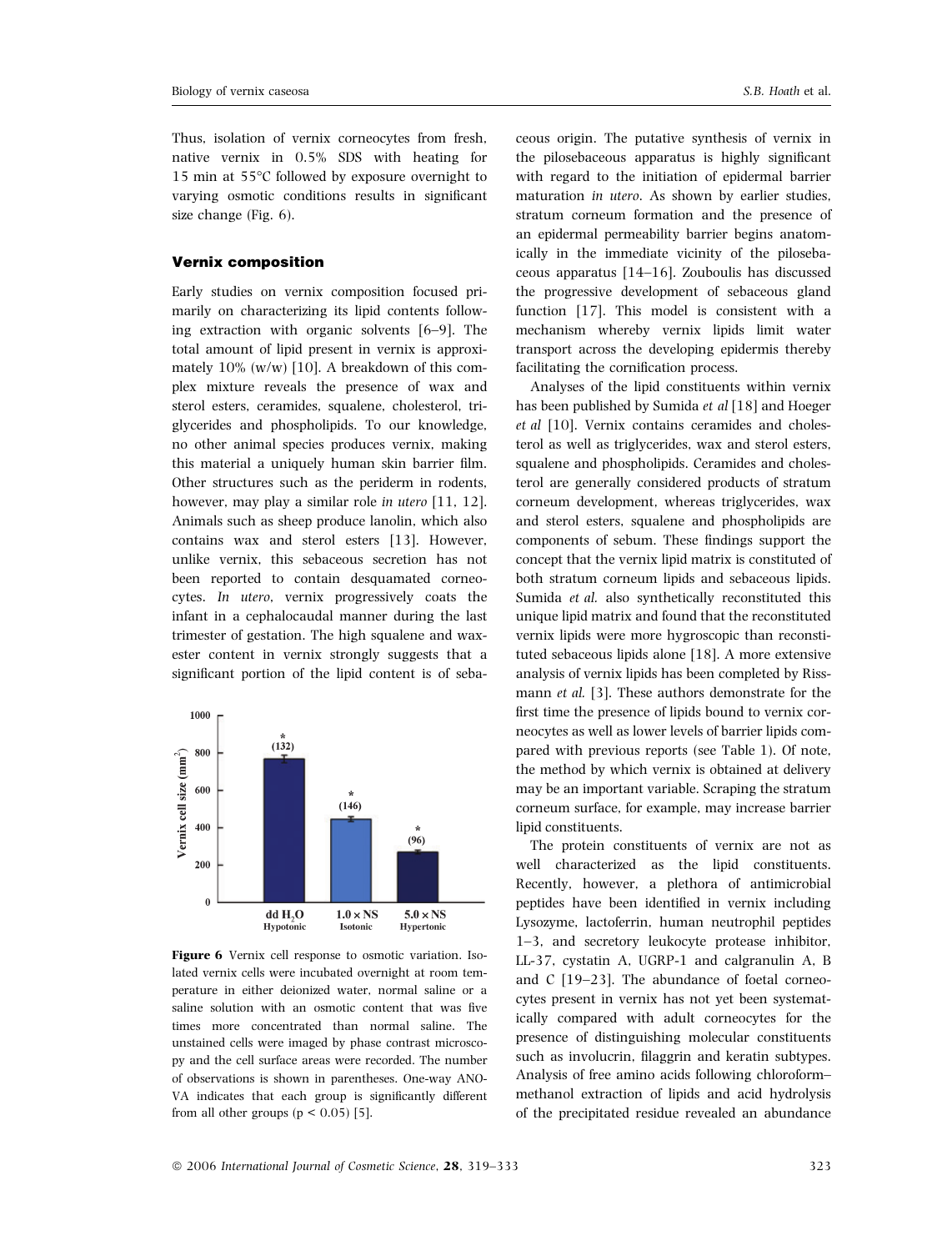| Lipid class                          | Vernix<br>Sumida [18] | Vernix<br>Hoeger et al. [10] | <b>Vernix Rissmann</b><br>et al. [3] | <b>Stratum</b><br>corneum lipids [18] | <b>Skin surface</b><br>lipids [18] |
|--------------------------------------|-----------------------|------------------------------|--------------------------------------|---------------------------------------|------------------------------------|
| Cholesterol esters<br>and wax esters | 38                    | Not reported                 | 42                                   |                                       | 23.3                               |
| Ceramides                            | 17.9                  | 7.7                          | 4.9                                  | 40                                    |                                    |
| Triglycerides                        | 15.1                  | Not reported                 | 35.9                                 |                                       | 41.8                               |
| Cholesterol                          | 7.5                   | 12.1                         | 4                                    | 25                                    |                                    |
| Free fatty acids                     | 6.5                   | 6.6                          | 2                                    | 25                                    | 18                                 |
| Phospholipids                        | 6.1                   | 4.4                          | Not reported                         |                                       | 1.5                                |
| <b>Diols</b>                         | Not reported          |                              | 6                                    |                                       |                                    |
| Squalene                             | 4                     | Not reported                 | 5                                    |                                       | 12.2                               |
| Alkane                               | -                     |                              |                                      |                                       | 2.8                                |
| Cholesterol sulphate                 | 0.3                   |                              | Not reported                         | 10                                    |                                    |

Table 1 A comparison of the lipid components of vernix caseosa, stratum corneum and skin surface (sebaceous) lipids

Data are given as percent total lipids.

of asparagine and glutamine [24] (Table 2). The latter is particularly significant insofar as vernix is known to detach from the foetal skin surface before birth and is subsequently swallowed by the foetus [25]. Glutamine is currently under investigation as a trophic factor for the developing foetal gut [26]. Water extraction of amino acids may yield different percentages [27].

The major bulk constituent of vernix is water. Dry weight to wet weight ratios of vernix caseosa and standard topical creams used in the newborn nursery have been compared [4, 28]. It was found that approximately  $80-81\%$  (w/w) of vernix is volatile (Fig. 7). Analysis by Karl–Fischer titration revealed that the volatility is due exclusively to

|  |  | <b>Table 2</b> Amino acid composition of vernix caseosa |  |  |  |
|--|--|---------------------------------------------------------|--|--|--|
|--|--|---------------------------------------------------------|--|--|--|

| Amino acid | Per cent |  |  |
|------------|----------|--|--|
| Asparagine | 34.7     |  |  |
| Glutamine  | 22.7     |  |  |
| Proline    | 14.9     |  |  |
| Cysteine   | 7.9      |  |  |
| Alanine    | 7.4      |  |  |
| Leucine    | 5.3      |  |  |
| Valine     | 3.7      |  |  |
| Methionine | 3.4      |  |  |

Native vernix was collected at birth from 20 newborns. Following lipid extraction, the specimens were acid hydrolysed and analysed by thin layer chromatography to determine the amino acid composition. The abundance of asparginine and glutamine residues is likely derived from the numerous foetal corneocytes found in vernix.

Data adapted from Baker et al. [24].

water content. Upon exposure to a dry ambient environment, a situation analogous to the transition that vernix encounters at birth, vernix slowly releases its water content. Placement of completely desiccated vernix in normal saline or deionized water results in slow rehydration over a period of



Figure 7 Dehydration kinetics of vernix caseosa. Freshly harvested vernix caseosa was collected from 10 newborn infants. A small aliquot (c. 50 mg) from each infant was placed under vacuum at room temperature for a period of 9 days. Weights were recorded daily. After the specimens attained constant weight, the percentage of water in the vernix was back-calculated for each weighing. Several points are worthy of note: (1) the high water content of vernix at birth; and (2) the ability of vernix to retain water for a protracted period of time. Logarithmic transformation of these data indicates that there are two separate water compartments, one relatively fast release compartment and another that releases water much more slowly. Data reported as mean ± SD.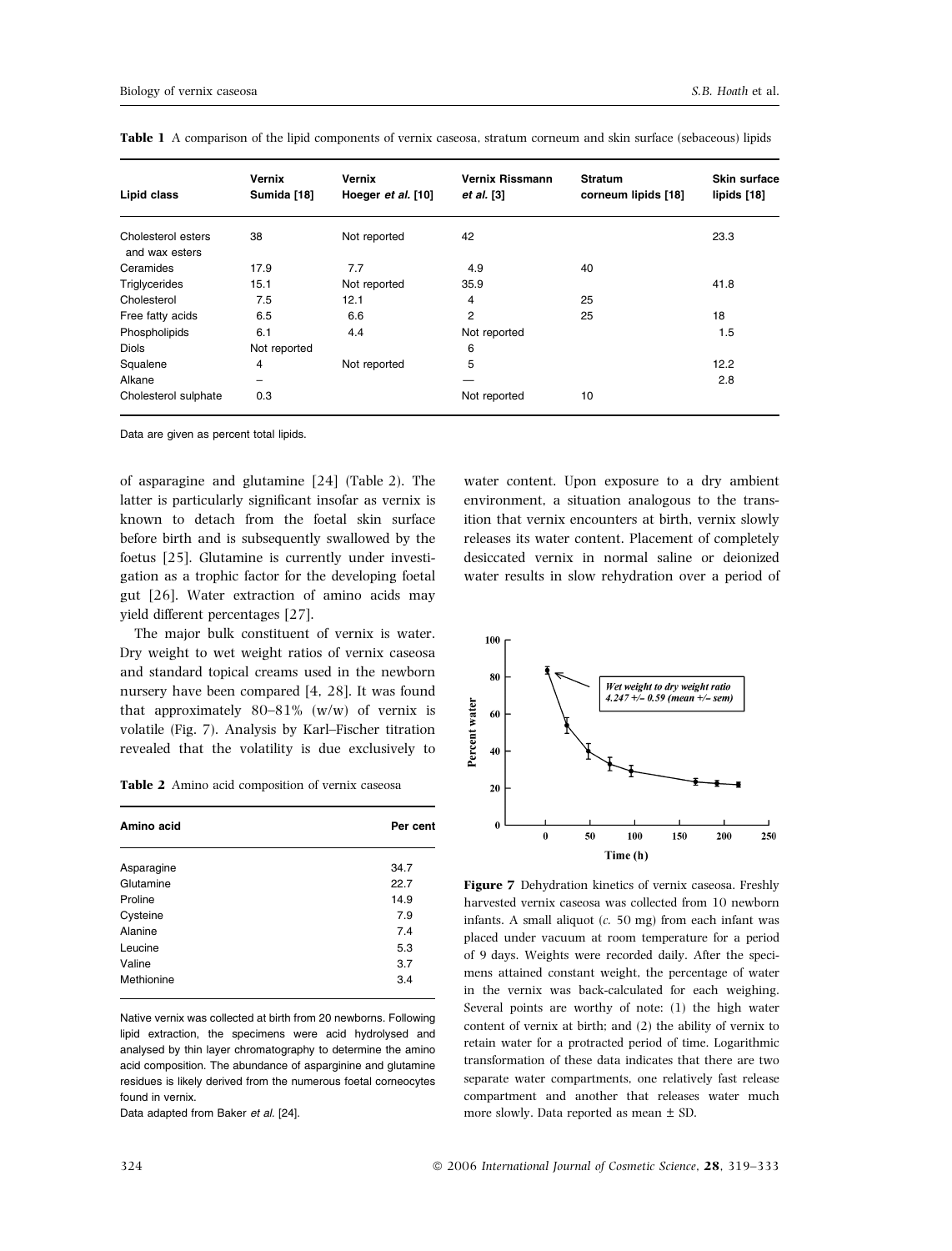days with greater rehydration rates following exposure to deionized water [2].

The physiological meaning and relevance of the remarkably stable water content of vernix is unclear. The normal environment of vernix in utero is amniotic fluid which is tightly regulated in terms of its ionic composition [29]. Studies ex utero have demonstrated that vernix corneocytes can swell or contract as a function of a hypoosmotic or hyperosmotic environment [5]. Taken together, the data are consistent with a mechanism wherein vernix participates in osmoregulation. Following birth, the regulation of water at the body surface is key for normal thermoregulation as well as to prevent desiccation and maintain plasticity of the stratum corneum [30]. Of interest, the wet-to-dry weight of fresh, native vernix obtained from term infants at the time of delivery is  $4.247 \pm 0.59$ (Fig. 7). Parenthetically, this number is statistically indistinguishable from the cube of the golden section ratio ( $\Phi$ ) = 1.618034<sup>3</sup> = 4.236 [31].

In separate work, the organization of human epidermis has been hypothesized on empirical grounds to manifest phi proportionality [31, 32]. In human epidermis, for example, the ratio of corneocytes to underlying epidermal cells is approximately  $\Phi^3$  [31]. Phi, or the golden section ratio, is found in many biological systems and is particularly associated with systems requiring structural stability in the face of change [31, 33]. Its presence in dynamic structurally stable systems such as the epidermis, therefore, is perhaps not surprising, but it has hitherto never been described in association with biomaterials such as vernix.

## Physical properties

Understanding of the biological functions of vernix caseosa requires characterization not only of the morphology and composition of vernix, but also its physical properties. Vernix forms the ultimate interfacial film coupling the newborn infant with the extrauterine environment following birth. Prenatally, vernix performs a similar function coupling the developing skin surface of the late gestation foetus with the amniotic fluid. During the third trimester of pregnancy, there is a progressive increase in the turbidity of the amniotic fluid surrounding the foetus [34]. This turbidity has been assayed as an index of foetal lung maturity by various methods ranging from spectrophotometry to visual examination.

In an earlier study, Agorastos et al. demonstrated a progressive increase in vernix-related sediment in amniotic fluid with advancing gestational age [35]. These authors suggested that amniotic fluid turbidity resulted from increasing amounts of vernix within the amniotic fluid, although the mechanism underlying this progressive increase was unclear. To investigate this phenomenon and to explore a potential mechanism for the induction of amniotic fluid turbidity, an in vitro analysis was performed wherein vernix caseosa was immobilized on a polypropylene substrate and exposed to pulmonary-derived phospholipids at physiologically relevant concentrations; i.e., levels present in late gestation amniotic fluid [25]. Following incubation, the overlying solutions were spectrophotometrically analysed. The exposure of vernix to pulmonary surfactant (Survanta®, Abbott Laboratories, Columbia, OH, U.S.A.) resulted in a dose dependent increase in turbidity indicating emulsification and release of vernix from the substrate surface. This phenomenon was markedly temperature dependent with increased turbidity noted at body temperature (37°C) compared with room temperature  $(23^{\circ}C)$ . The response was not observed using a synthetic mixture of phospholipids devoid of surfactant proteins indicating a possible effect of surfactant proteins on the emulsification process.

Other studies were conducted to address the rheological behaviour of vernix caseosa. Tests performed in a controlled stress rheometer indicate that vernix rheological behaviour is characterized by plastic flow with a decrease in viscosity occurring with increasing shear stress (shear thinning) and the presence of a yield value. Calculation of a yield value for vernix was  $6.7 \times 10^3$  dyne cm<sup>-2</sup> at 25 $\degree$ C (Wael Youssef, PhD Thesis, University of Cincinnati, Cincinnati, OH, U.S.A.). Vernix plastic rheological behaviour shows clear temperature dependence over the range of  $25-40^{\circ}$ C with viscosity decreasing with increasing temperature. The addition of pulmonary surfactant (Survanta®) to vernix markedly changes the rheological behaviour of vernix with a precipitous drop in viscosity.

As noted earlier, vernix has the physical appearance of a thick, white, viscous cream, but upon chemical analysis has been found to consist primarily of water  $(c. 80-81\%)$ . The water within vernix is not evenly distributed but is primarily present in the form of cellular sponges as indicated by freeze-fracture cryoscanning and X-ray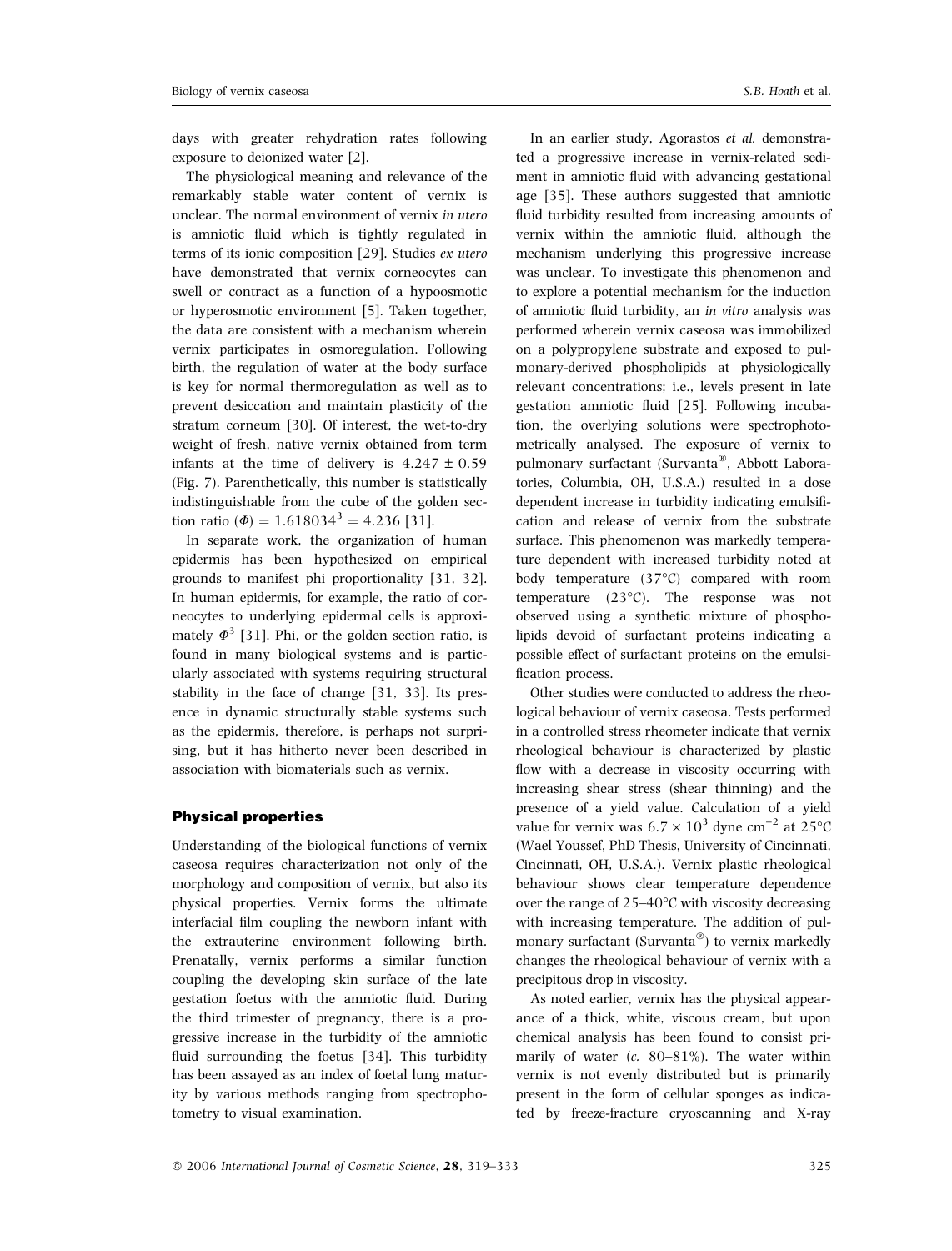elemental analysis [4]. At birth, vernix is suddenly exposed to an air environment in which standing water is potentially deleterious to the newborn infant insofar as evaporative heat loss leads to rapid cooling of the body surface. The interaction of vernix with exogenous water was investigated by contact angle measurement with calculation of the critical surface tension of vernix using Zisman plot analysis [36]. The critical surface tension of vernix was approximately 39 dyne  $cm^{-1}$  indicating a relatively low energy surface comparable with that of petrolatum  $(35.8 \text{ dyne cm}^{-1})$ . Such a low critical surface tension for vernix is unexpected insofar as the main component of vernix is water, which has a critical surface tension of 72 dyne  $cm^{-1}$ . These results are consistent with the proposed physical organization of vernix as a dispersion of water rich corneocytes embedded in a hydrophobic lipid matrix.

Partition of the surface free energy of vernix into its dispersive (non-polar) and non-dispersive (polar) components using Owens/Wendt analyses indicates that vernix is essentially non-polar despite its very high water content. These results compare with the findings of Mavon et al. who found that the total surface free energy of forehead skin which is rich in sebaceous lipids, is around 43 dyne  $\text{cm}^{-1}$  [37]. The authors in that study found that the major part of the surface free energy of forehead skin was non-polar which essentially agrees with the results found for vernix. The overall low surface free energy of vernix supports the notion that at least one of its major functions is protection and 'waterproofing' of the foetus. Postnatally, a water repellent film of vernix on the surface of the newborn skin may be biologically advantageous insofar as heat loss is thereby limited.

The sparse to absent lipid lamellar architecture within vernix, however, suggests that water transport through this material may be markedly increased compared with native stratum corneum. Riesenfeld et al. studied the influence of vernix caseosa on water transport through semipermeable membranes under controlled environmental conditions [38]. These authors reported that the evaporation rate over semipermeable membranes covered with vernix caseosa was approximately 50 g m<sup>-2</sup> h<sup>-1</sup> at a relative humidity of 50%. This value is comparable with the evaporation rate of a premature infant at 27 weeks gestation studied the first day after birth. In the in vitro experiment described, the evaporation rate fell exponentially over the first 3 h to 10 g  $m^{-2}$  h<sup>-1</sup>. In contrast, vernix spread on a semipermeable membrane maintained over a water reservoir, exhibits a much slower decrease in evaporation rate over the 3-h period with values reaching 30 g m<sup>-2</sup> h<sup>-1</sup> [28]. Transepidermal water loss in the term newborn infant is approximately  $5 \text{ g m}^{-2} \text{ h}^{-1}$  [39]. These data indicate that vernix is much more vapour permeable than native stratum corneum presumably secondary to the non-lamellar structure of the lipid matrix and the high water content of the embedded corneocytes [3]. These results may be relevant insofar as studies of the effect of epidermal barrier films on wound healing of tape stripped adult human skins indicate that barrier films with water vapour permeability in the range of 20–60 g m<sup>-2</sup> h<sup>-1</sup> are preferable to either no occlusion or full occlusion [40]. This finding may be relevant to proposed uses of vernix as a prototypical wound healing ointment.

Using a similar in vitro system, the penetration of exogenous chymotrypsin was studied through vernix films of controlled thickness as a function of temperature [41]. Chymotrypsin may be present in the amniotic fluid as a function of elimination via the stool (meconium) or as an endogenous enzyme in the stratum corneum associated with desquamation. Vernix effectively blocked chymotrypsin passage while being itself devoid of enzyme activity [41]. Similarly, vernix blocks penetration of exogenous methylene blue (Fig. 8). This is consistent with the earlier findings of Hardmann et al. who demonstrated the development of barrier to methylene dye penetration in developing human skin, particularly in the vicinity of the pilosebaceous apparatus [14].

### Biological properties

Table 3 lists evidence supporting a plethora of biological functions for vernix casesoa. Understanding such functions must take into account physiological needs of the organism prenatally and at the time of birth. The formation of a permeability barrier under aqueous conditions is difficult to attain under standard skin culture conditions. Raising cultured skin to an air–liquid interface imposes a 'xeric stress' on the skin surface with subsequent cornification [42, 43]. A similar mechanism may be responsible for initiating the rapid postnatal cornification observed in extremely low birth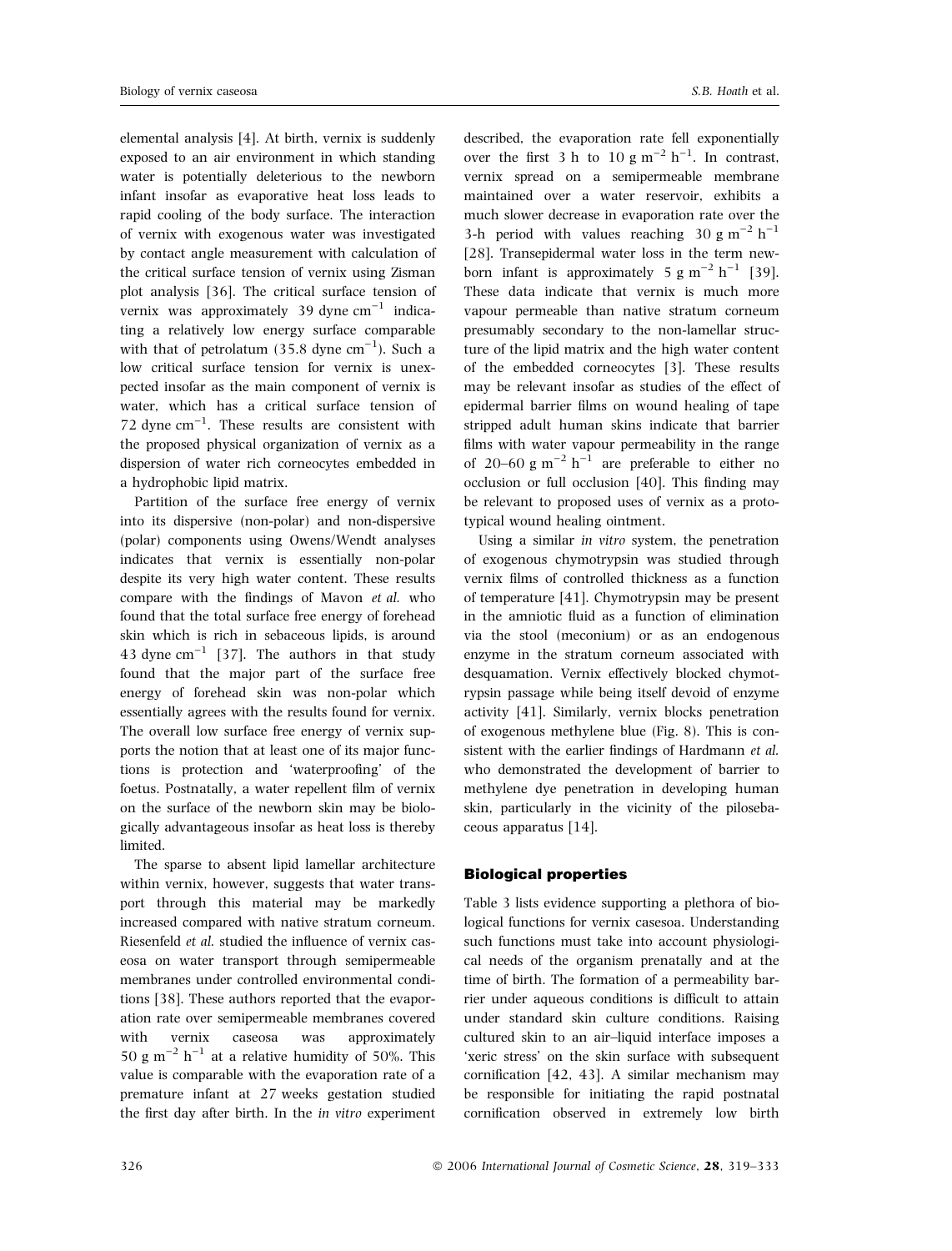

Figure 8 Ability of vernix to block methylene blue penetration. Vernix was applied to nylon filters placed over collagen supports at film thicknesses ranging from 0 to 8 mg  $cm^{-2}$ . All filters were exposed to methylene blue dye for 30 min. Hunter b-scale data were collected using a Minolta chromameter to obtain multiple measurements of the underlying collagen surface. The results are reported as means ± SEM. A less negative Hunter b-scale value denotes a more effective barrier.

weight premature infants [11]. Whether or not this mechanism can be ascribed to the intrauterine environment is unclear. A hypothetical working mechanism for the participation of vernix in epidermal barrier maturation is shown in Fig. 9. Recently, Ito, et al. reported that human hair follicles synthesize cortisol and exhibit a functional equivalent of the hypothalamic–pituitary–adrenal axis [44]. This significant finding has not been investigated with reference to the control of vernix production and the foetal pilosebaceous apparatus.

Interposition of a hydrophobic vernix film overlying the nascent epidermis, however, would presumably change the water gradient between the skin surface and the surrounding amniotic fluid. The concomitant development of vernix and the underlying stratum corneum markedly change the electrical properties of the foetal skin leading to formation of a high impedance skin surface [45]. Electrical isolation of the foetus in utero is presumably an important aspect of developing foetal

autonomy.

Hypothetically, vernix participates in controlling water transport across the developing epidermis as well as water content within the stratum corneum at the time of birth. The epidermal barrier is unique in that it appears to have evolved as a mechanism of limiting evaporative water transport in anticipation of terrestrial life while simultaneously using water as its chief plasticizing agent. Water is key. Studies by Denda et al., for example, clearly demonstrate the importance of the transepidermal water gradient as a potential regulator of DNA synthesis and lipid biogenesis [46, 47]. Whether a similar influence of water flux on epidermal biology occurs in the foetus, preterm or term newborn infant is unknown. Spreading of gammairradiated vernix onto nylon filters with subsequent superpositioning of the vernix over cultured human skin results in increased glucose consumption and lactate production [48]. These preliminary experiments, however, cannot dissociate direct effects of vernix on the transepidermal water gradient vs. the possibility of a putative growth factor effect. Epidermal growth factor, for example, is

| <b>Function</b>              | Evidence                                                                                                                    | <b>References</b>   |
|------------------------------|-----------------------------------------------------------------------------------------------------------------------------|---------------------|
| Waterproofing                | Newborn animals exhibit hydrophobic surface, surface free energy of vernix indicates<br>hydrophobic material                | [11, 12, 36, 57]    |
| Anti-infective               | Contains multiple diverse antimicrobial peptides in particulate form; reports of barrier<br>properties to bacterial passage | $[19 - 23, 59, 60]$ |
| Anti-oxidant                 | Contains alpha-tocopherol and melanin, human sebum high in vitamin E                                                        | $[51 - 53, 66]$     |
| Moisturization               | High water content of corneocytes, in vivo and in vitro evidence of hydrating ability                                       | [2, 38, 53, 57]     |
| Cleansing                    | Possesses both hydrophilic and hydrophobic domains, comparable efficacy to<br>commercial cleansers                          | [36, 64]            |
| Wound healing/<br>maturation | Increases skin metabolism in vitro, high glutamine content, effect on trophic ulcers                                        | [24, 48, 58]        |
| Acid mantle                  | Facilitates acid mantle production in newborn infants                                                                       | [53]                |
| Protectant                   | Barrier film to passage of chymotrypsin and methylene blue (Figure 8), mechanical<br>barrier to bacterial passage           | [41, 59]            |

Table 3 Proposed biological functions of vernix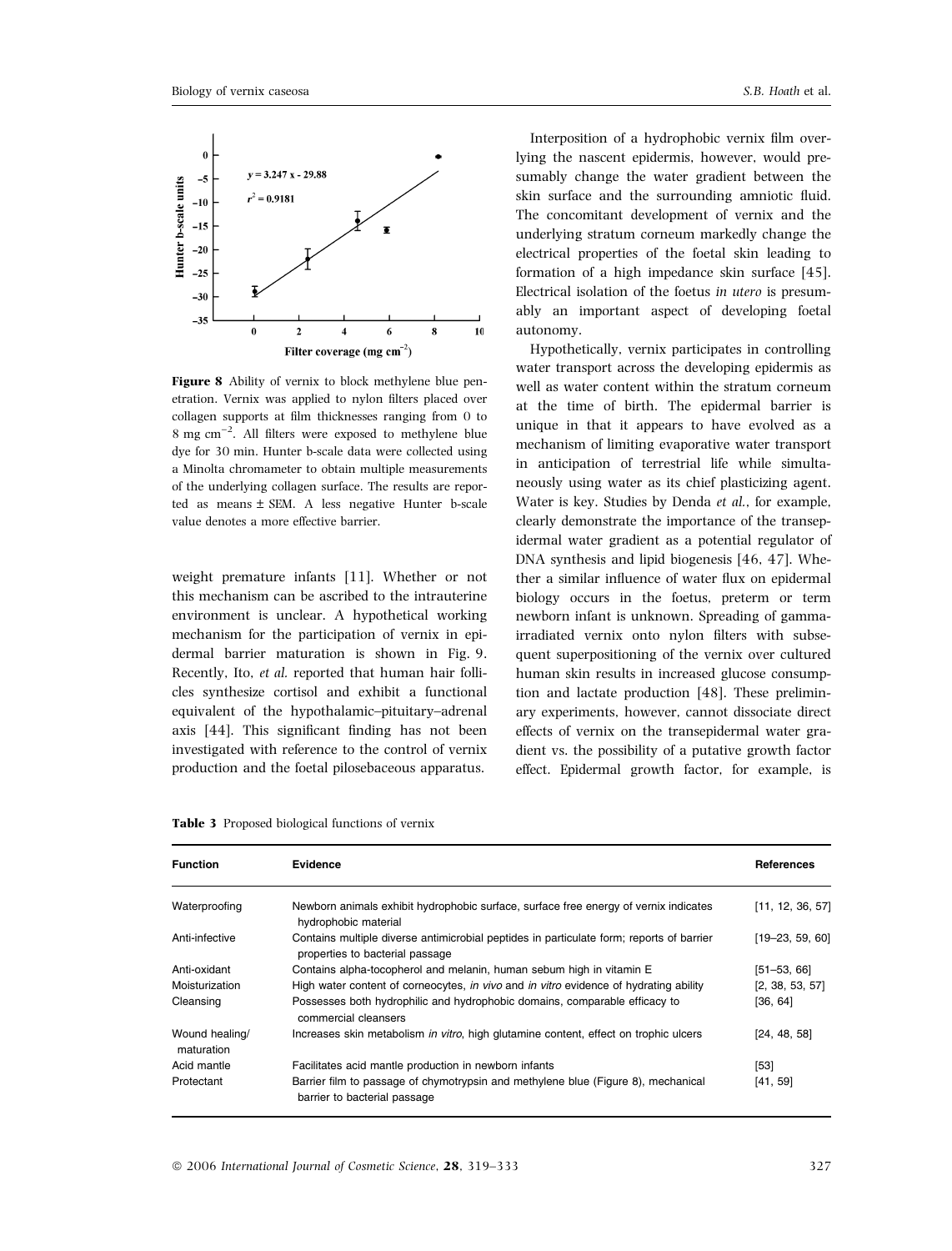

Figure 9 Hypothetical endocrine-based mechanism for vernix production and epidermal barrier maturation. Under this working hypothesis, corticotropic-releasing factors (CRF) from either the placenta or hypothalamus act to initiate adrenocorticotropic hormone (ACTH) release from the pituitary gland. ACTH stimulation of the adrenal cortex promotes synthesis and release of androgenic steroids such as dihydroepiandrosterone (DHEA) which are subsequently converted enzymatically within the sebaceous gland to active androgens. Production of superficial lipid film (sebum) in the immediate vicinity of the hair follicle modulates the transepidermal water gradient with putative effects to facilitate cornification of the underlying epidermis [14]. Desquamation of corneocytes into the overlying lipid matrix results in formation of vernix. The recent finding by Ito et al. that human hair follicles synthesize cortisol and exhibit a functional equivalent of the hypothalamic–pituitary–adrenal axis [44] raise interesting questions regarding local vs. systemic control mechanisms in the above schema (modified from Zouboulis et al. [17]).

present in high concentrations in urine and amniotic fluid [49]. Its presence in vernix, therefore, would not be unexpected with possible secondary effects on adjacent cellular epithelia. The complex nature of vernix composition makes the ascription of biological effects to single causes difficult.

Other recently reported molecular constituents of vernix suggest potential biological functions relevant to the time of birth. Surfactant protein D, for example, has been measured by ELISA assay in extracts of vernix and immunolocalized to sebaceous glands in human newborn foreskin [25]. Surfactant protein D is a molecule, present in tracheal fluid with responsibility for maintaining airway sterility [50]. This molecule is a member of the broader collectin family and its presence in vernix and sebaceous glands suggests a potentially important role for this molecule on the skin surface. Recent reports of additional antimicrobial peptides arranged in particulate granules within vernix support a primary function in the control of infection [19–23].

In addition to entry into an environment teeming with microorganisms, birth also marks a time of high oxidative stress. Thiele et al. reported that human skin exhibits antioxidant properties with high levels of alpha tocopherol in human stratum corneum and sebum [51, 52]. Alpha tocopherol is also present in vernix [53]. In contrast to term infants, very low birth weight preterm infants do not exhibit sebaceous gland hyperplasia and have a little to no vernix at birth. These preterm infants would, hypothetically, be deficient in both vernix and related molecules in addition to possessing an incompetent stratum corneum with impaired barrier function.

A similar situation occurs in association with the finding that pulmonary surfactant results in detachment of vernix under in vitro conditions (Fig. 10). The increasing concentrations of pulmonary surfactant in amniotic fluid suggest a possible initiating mechanism for the induction of amniotic fluid turbidity in vivo [25]. This mechanism is highly attractive as a means of 'cross-talk' between different epithelial surfaces during the third trimester of pregnancy. The developing lung secretes increasing concentrations of pulmonary surfactant into the amniotic fluid with effects to emulsify and detach superficial vernix. The foetus subsequently swallows the detached vernix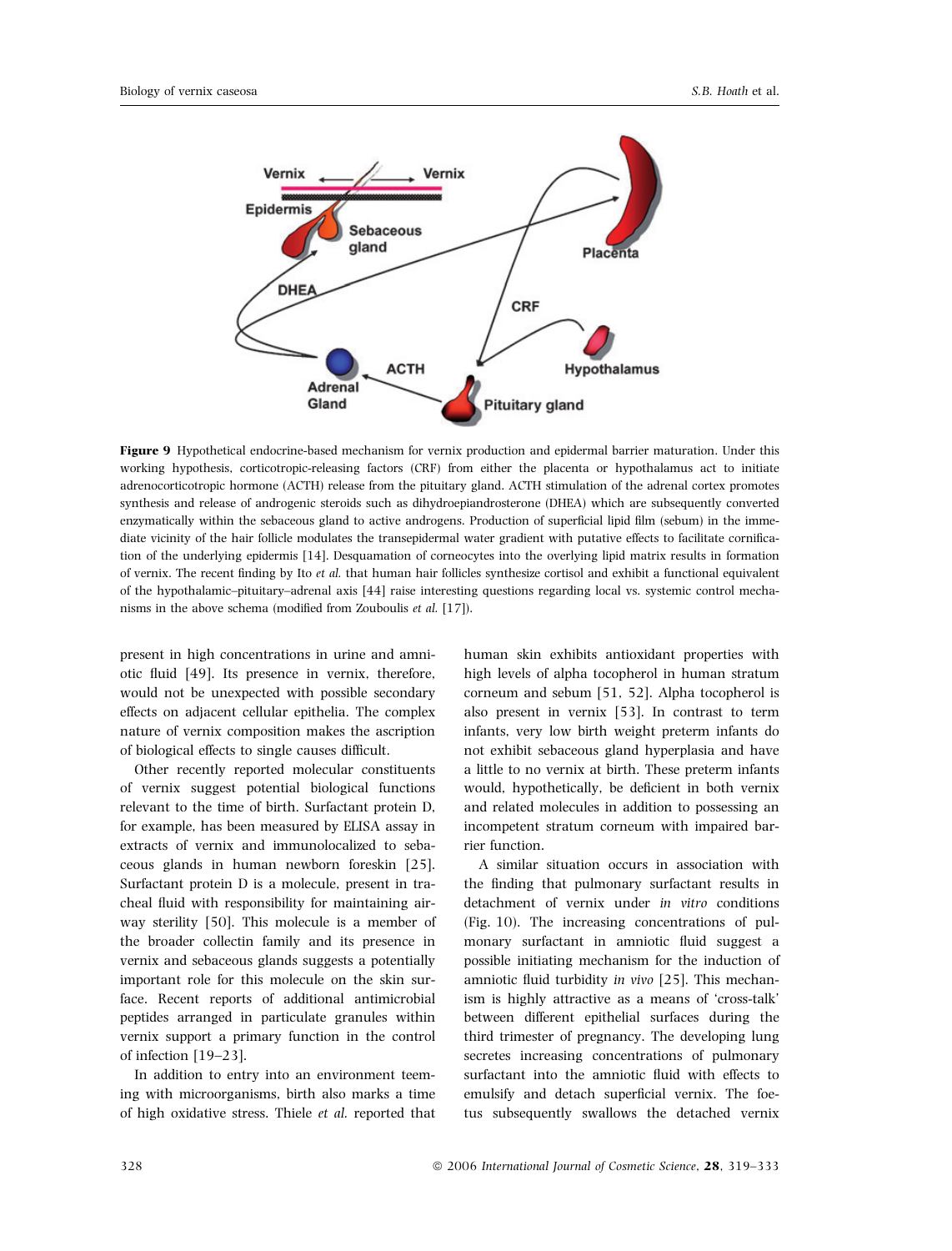

Figure 10 Proposed mechanism for surfactant-mediated vernix detachment. During the last trimester of gestation, the foetal lung produces and secretes increasing amounts of pulmonary surfactant into the amniotic fluid. Concomitantly, vernix on the skin surface builds up and detaches into the surrounding milieu resulting in increasing amniotic fluid turbidity. Recent data indicates a role for pulmonary surfactant to emulsify vernix and aide in the detachment mechanism [25]. Vernix within the amniotic fluid is subsequently swallowed by the foetus with potential effects on the foetal foregut and/or systemic absorption of vernix components (modified from Hoath et al. [65]).

resulting in potential trophic effects on the developing foregut. Amniotic fluid, in turn, is produced in large part by the developing kidney and is known to contain high concentrations of potent growth factors such as EGF. Such interactions among incipient environmental interfaces before birth have yet to be investigated.

Other proposed biological functions for vernix at the time of birth include a role for vernix in temperature control. Early clinical reports attributed the development of subnormal temperatures in newly born premature infants to the removal of vernix at birth [54]. At present, vernix is often wiped off the skin and discarded. The high water content in vernix supports a potentially deleterious effect of vernix to increase evaporative heat loss. Washing the skin surface after birth reportedly reduces evaporative heat loss compared with the surface of newborns in which vernix is left in situ [38].

The fact that vernix is hydrophobic supports a potential role of vernix in repelling exogenous water. In contrast, the high water content of vernix may have the seemingly paradoxical effect of maintaining stratum corneum moisturization with slow controlled drying after birth. In newborn rodents, a specialized cell layer called the periderm results in a highly hydrophobic skin interface which functions to decrease evaporative heat loss after birth [12]. Slow drying of the stratum corneum is necessary for filaggrin proteolysis with resultant production of small hydrophilic molecules known collectively as natural moisturizing

factors (NMF) [55]. Scott et al. determined that NMF production is optimal at relative humidities between 80% and 95% [56]. Hypothetically, the high water content of vernix provides this optimal high humidity microenvironment. Saijo and Tagami reported that the term infant exhibits marked drying of the skin surface with impaired stratum corneum water holding capacity during the first few days after birth [57]. The poor water sorption properties of the stratum corneum and the desquamation commonly observed in term infants may result in part from a combination of rapid drying, particularly under radiant warmers, and exposure to harsh surfactants during the bathing process. It is possible that vernix left in place at birth will diminish such activities [53]. Further studies need to be conducted to evaluate this possibility.

Review of the older literature contains sporadic reports of vernix as a potential wound healing ointment [58]. Other reports describe mechanical barrier properties of vernix with respect to bacterial invasion [59]. Direct anti-infective action or possible roles of vernix to impede or guide bacterial colonization at birth are equivocal [24, 60]. Vernix on the foetal skin surface is presumably transferred to the mother's perineum during the birth process. It is not unreasonable, therefore, to anticipate that vernix may have a beneficial effect on epidermal wound healing with potential application as a therapeutic barrier cream in very low birth weight infants. Recent studies evaluating the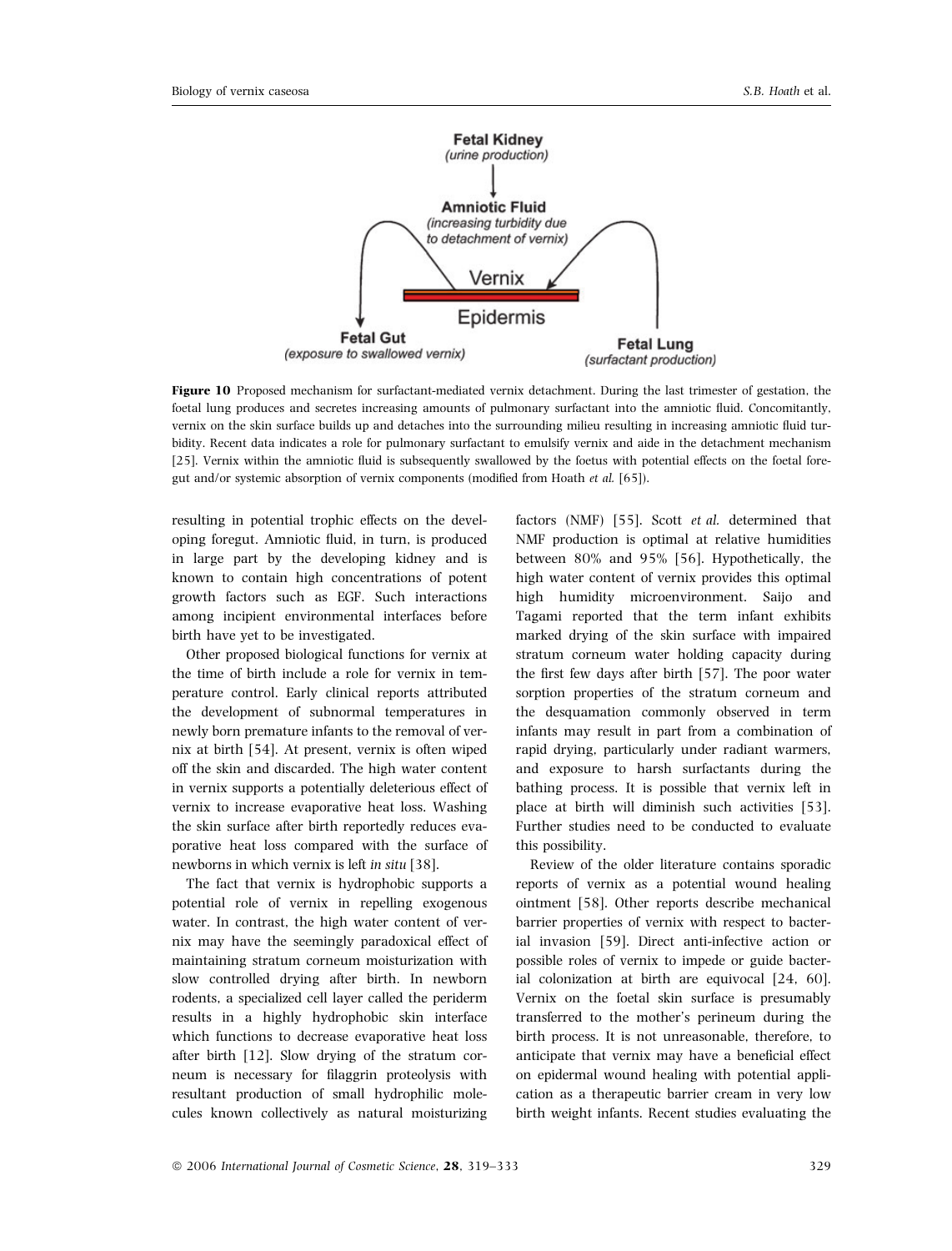use of Aquaphor (Beiersdorf, Inc., Norwark, CT, USA) a topical emollient have shown increased rates of nosocomial infection secondary to staphylococcus epidermidis in extremely low birth weight infants [61]. The application of physiological barrier creams based on vernix caseosa as a prototype have yet to be explored but evidence is mounting that emollient creams are beneficial in reducing infections in newborn populations, particularly in developing countries [62, 63].

Finally, recent data indicate that vernix functions as an endogenous skin cleanser (Fig. 11). In experiments performed using human skin soiled with fine carbon particles, vernix had comparable efficacy to standard commercial skin cleansers [64]. The concept that the human infant enters the world covered with a material possessing endogenous cleansing capabilities is intriguing. Such a material, unlike soaps, would be composed of physiologically relevant lipids that would seamlessly integrate with the skin surface and pores. Any residue remaining after cleaning would presumably have a beneficial effect in the form of antioxidation, moisturization, and infection control. In this view, vernix functions, in large part, in an analogous manner to the self-cleaning properties of the stratum corneum in which desquamation results in a continual dynamic renewal and 'cleaning' of the organism–environmental interface (Table 4).

## Summary and relevance to cosmetic science

Understanding the physical chemistry and biology of vernix caseosa pose a significant challenge to the cosmetic scientist. Structurally, similar to the stratum corneum, which it intimately covers, vernix lacks lipid lamellae and desmosomal contacts. Uniquely human, vernix is multifunctional: a skin cleanser, moisturizer, anti-infective and anti-oxidant which works in both aqueous and non-aqueous environments. In utero, its rheological properties are modified by extracutaneous secretions such as pulmonary surfactant. Detached vernix is swallowed by the foetus. Vernix contributes to the electrical isolation of the foetus and has osmoregulatory capability. At the time of birth, its



Figure 11 Qualitative assessment of cleansing capacity of vernix. A skin surface analyser was used to obtain digital images of the fingerpad by surface illumination (a–c) and the volar forearm by transdermal illumination (d–f) at  $30 \times$  magnification. The specular reflectance observed in the surface-illuminated images is eliminated in the transdermal illuminated images due to back-scattering of the light source. Both techniques demonstrate the efficacy of topically applied vernix as an effective skin cleanser removing residual carbon particles from soiled skin (b, e) with cleaning of skin furrows, crevices and pores (c, f). Presoiled skin images are also shown (a, d). Quantification of residual carbon particles from skin images is described by Moraille et al. [64].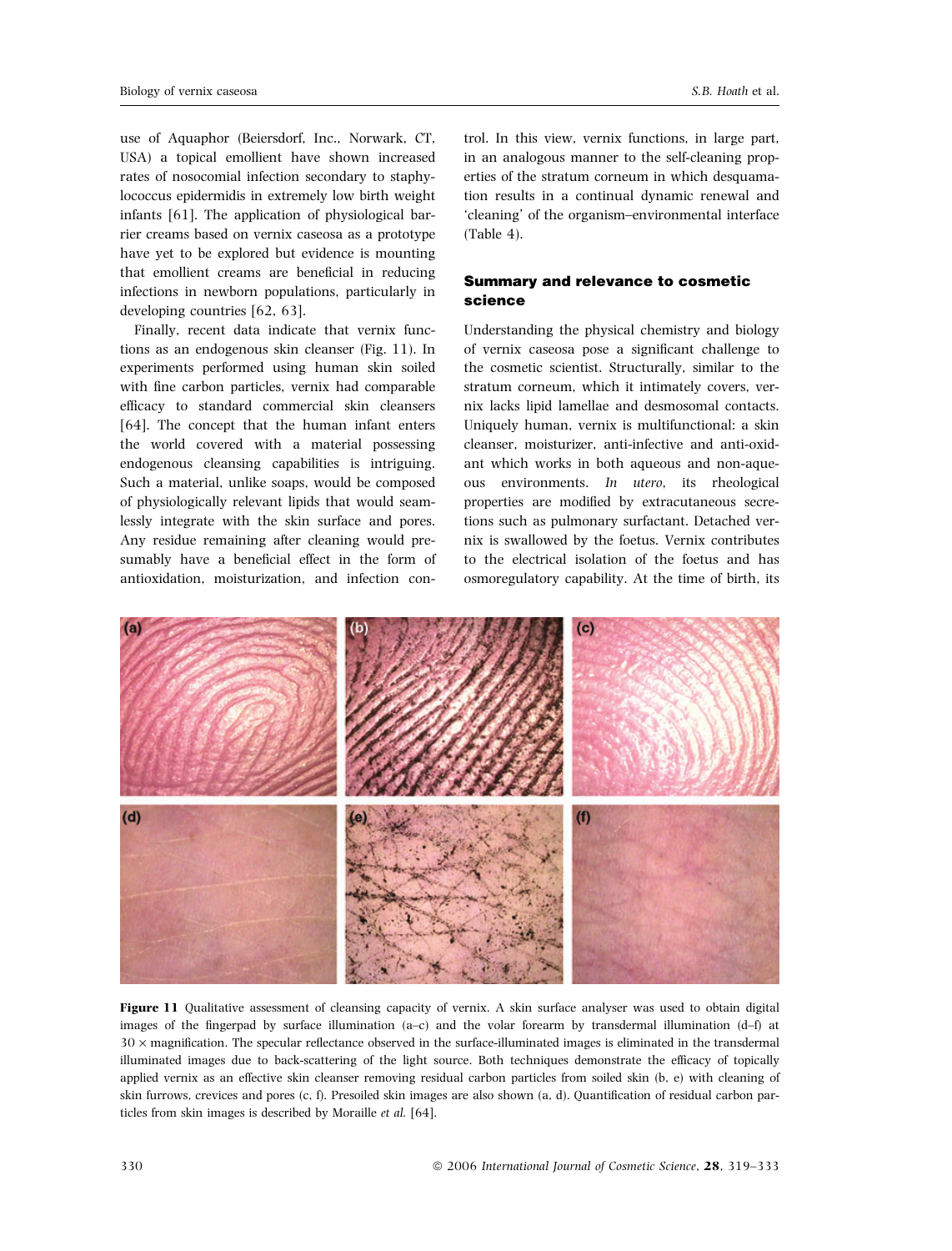|  |  |  |  |  | <b>Table 4</b> Overview of skin cleansing mechanisms [64] |  |
|--|--|--|--|--|-----------------------------------------------------------|--|
|--|--|--|--|--|-----------------------------------------------------------|--|

| <b>Endogenous</b>          | Exogenous                                         |
|----------------------------|---------------------------------------------------|
| Amniotic fluid circulation | Water submersion (bathing)                        |
| Detachment of vernix       | Commercial surfactant<br>application (e.g. soaps) |
| Stratum                    | Mechanical disruption                             |
| corneum desquamation       | (towelling, brushing)                             |

water content precisely matches the cube of the golden section ratio. Following tactile spreading, polygonal vernix corneocytes orient parallel to the skin surface. The hydrophilic (intracorneocyte) and hydrophobic (external lipid) domains of vernix contain a plethora of biologically active, small molecules in a complex, structured array. Cleansing studies support ready entry of applied vernix into surface pores such as hair follicles. Vernix has a non-greasy feel and its physical properties hypothetically contribute to the panoply of sensory cues which attract caregivers to the skin of the newborn. The possibility that vernix contains pheromones, like mother's milk, is open to investigation. Vernix facilitates acid mantle formation and presumably contributes to optimal bacterial colonization of newborn skin after birth. A useful heuristic idea is that the oldest (outermost) layer of terminally differentiated stratum corneum reverts, before desquamation, to a morphological structure characteristic of the foetal skin surface, i.e. to the form of vernix caseosa lacking lipid lamellae and corneodesmosomes. If so, attention to the function and structure of vernix offers an accessible experimental material with relevance outside the newborn period for understanding the complex identity of body and environment.

#### Acknowledgement

The authors wish to acknowledge Penkanok Sriwiriyanont for assistance in preparation of figures and review of the manuscript.

#### **References**

- 1. Agorastos, T., Hollweg, G., Grussendorf, E.I. and Papaloucas, A. Features of vernix caseosa cells. Am. J. Perinatol. 5, 253–259 (1988).
- 2. Pickens, W.L., Warner, R.R., Boissy, Y.L., Boissy, R.E. and Hoath, S.B. Characterization of vernix case-

osa: water content, morphology, and elemental analysis. J. Invest. Dermatol. 115, 875–881 (2000).

- 3. Rissmann, R., Groenink, W., Weerheim, A. et al. New insights into ultrastructure, lipid composition and organization of vernix caseosa. J. Invest. Dermatol. (in press) (2006).
- 4. Pickens, W., Warner, R., Boissy, R. and Sb, H. Characterization of human vernix: water content morphology and elemental analysis. J. Invest. Dermatol. 115, 875–881 (2000).
- 5. Hoath, S.B., Pickens, W.L., Scarborough, T.E., Kasting, G.B. and Visscher, M.O. Characterization of Vernix Caseosa: Relevance to Stratum Corneum. Stratum Corneum IV, Paris, 2004.
- 6. Stewart, M.E., Quinn, M.A. and Downing, D.T. Variability in the fatty acid composition of wax esters from vernix caseosa and its possible relation to sebaceous gland activity. J. Invest. Dermatol. 78, 291– 295 (1982).
- 7. Nicolaides, N., Fu, H.C., Ansari, M.N. and Rice, G.R. The fatty acids of wax esters and sterol esters from vernix caseosa and from human skin surface lipid. Lipids 7(8), 506–517 (1972).
- 8. Nicolaides, N. and Apon, J.M. Further studies of the saturated methyl branched fatty acids of vernix caseosa lipid. Lipids 11, 781–790 (1976).
- 9. Nicolaides, N. The structures of the branched fatty acids in the wax esters of vernix caseosa. Lipids 6, 901–905 (1971).
- 10. Hoeger, P.H., Schreiner, V., Klaassen, I.A. et al. Epidermal barrier lipids in human vernix caseosa: corresponding ceramide pattern in vernix and fetal skin. Br. J. Dermatol. 146, 194-201 (2002).
- 11. Okah, F., Wickett, R., Pompa, K. and Hoath, S. Human newborn skin: the effect of isopropanol on skin surface hydrophobicity. Pediatr. Res. 35, 443– 446 (1994).
- 12. Wickett, R., Mutschelknaus, J. and Hoath, S. Ontogeny of water sorption-desorption in the perinatal rat. J. Invest. Dermatol. 100, 407–411 (1993).
- 13. Harris, I. and Hoppe U. Lanolins. In: Dry Skin and Moisturizers: Chemistry and Function Dermatology (Loden, M., Maibach, H., eds), pp. 259–267. CRC Press, New York (2000).
- 14. Hardman, M.J., Moore, L., Ferguson, M.W. and Byrne, C. Barrier formation in the human fetus is patterned. J. Invest. Dermatol. 113, 1106–1113. (1999).
- 15. Hasimoto, K., Gross, B., DiBella, R. and Lever, W. The ultrastructure of the skin of human embryos. IV. The epidermis. J. Invest. Dermatol. 47, 317–335 (1966).
- 16. Holbrook, K.A. Structural and biochemical organogenesis of skin and cutaneous appendages in the fetus and newborn. In: Fetal and Neonatal Physiology (Polin, R.A., Fox, W.W., eds), W.B. Saunders Co., Philadelphia, PA, (1998).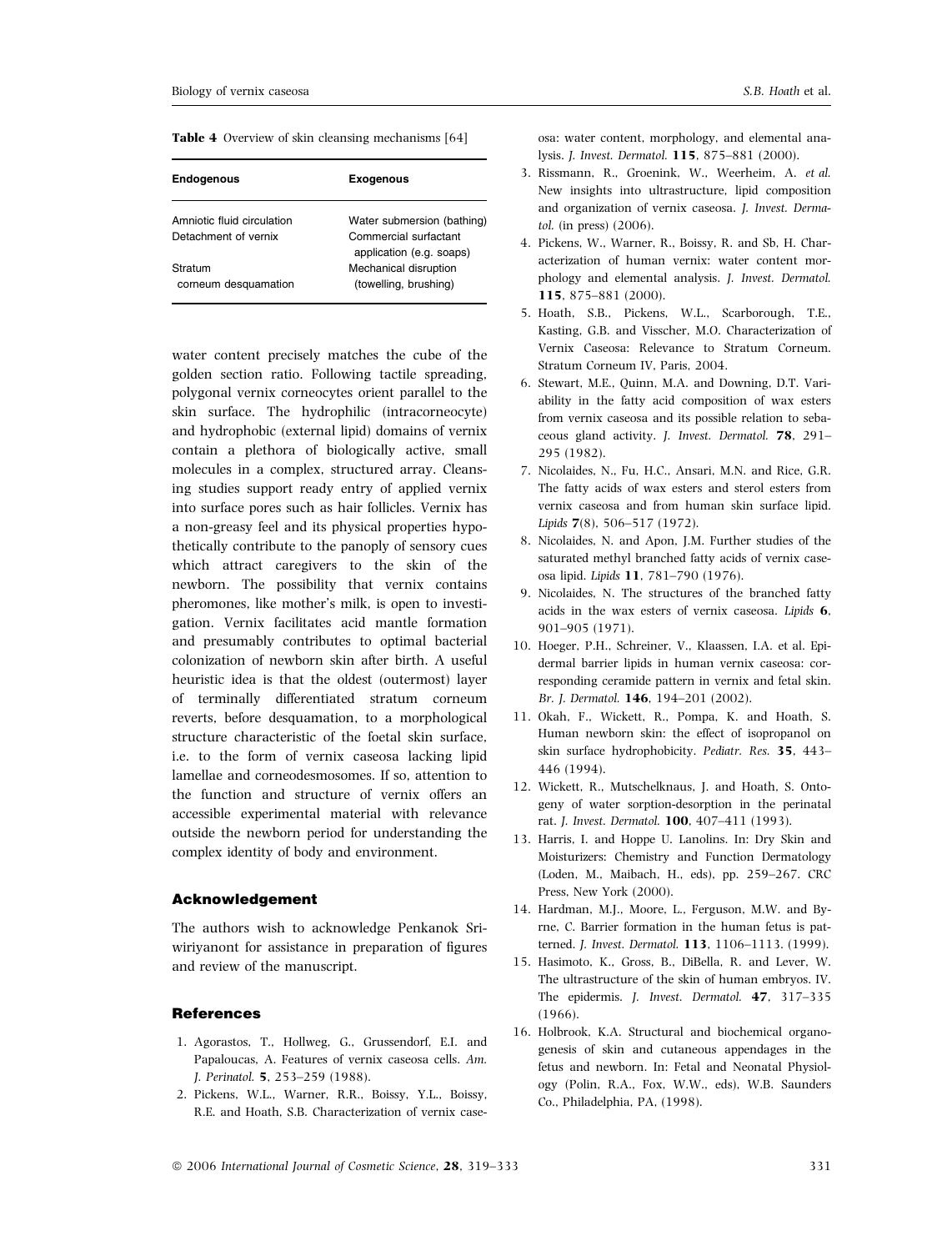- 17. Zouboulis C., Fimmel S., Ortmann J., Turnbull J. and Boschnakow A. Sebaceous Glands. In: Neonatal Skin: Structure and Function, 2nd edn. (Hoath S.B., Maibach H., eds), pp. 59–88. Marcel Dekker, New York, (2003).
- 18. Sumida Y., Yakumaru M., Tokitsu Y. et al. Studies on the Function of Vernix Caseosa: The Secrecy of Baby's Skin, pp. 1–7. International Federation of the Societies of Cosmetic Chemists 20th International Conference, Cannes, France, (1998).
- 19. Akinbi, H.T., Narendran, V., Pass, A.K., Markart, P. and Hoath, S.B. Host defense proteins in vernix caseosa and amniotic fluid. Am. J. Obstet. Gynecol. 191, 2090–2096 (2004).
- 20. Marchini, G., Lindow, S., Brismar, H. et al. The newborn infant is protected by an innate antimicrobial barrier: peptide antibiotics are present in the skin and vernix caseosa. Br. J. Dermatol. 147, 1127– 1134 (2002).
- 21. Tollin, M., Bergsson, G., Kai-Larsen, Y. et al. Vernix caseosa as a multi-component defence system based on polypeptides, lipids and their interactions. Cell Mol. Life Sci. 62, 2390–2399 (2005).
- 22. Yoshio, H., Lagercrantz, H., Gudmundsson, G.H. and Agerberth, B. First line of defense in early human life. Semin. Perinatol. 28, 304–311 (2004).
- 23. Yoshio, H., Tollin, M., Gudmundsson, G.H. et al. Antimicrobial polypeptides of human vernix caseosa and amniotic fluid: implications for newborn innate defense. Pediatr. Res. 53, 211–216 (2003).
- 24. Baker, S.M., Balo, N.N. and Abdel Aziz, F.T. Is vernix caseosa a protective material to the newborn? A biochemical approach. Indian J. Pediatr. 62, 237–239 (1995).
- 25. Narendran, V., Wickett, R.R., Pickens, W.L. and Hoath, S.B. Interaction between pulmonary surfactant and vernix: a potential mechanism for induction of amniotic fluid turbidity. Pediatr. Res. 48, 120–124 (2000).
- 26. Buchman, A.L. Glutamine: is it conditionally required nutrient for the human gastrointestinal system? J. Am. Coll. Nutr. 15, 199–205, (1996).
- 27. Utturkar R.S. Vernix Caseosa: a source of natural moisturizing factors and its possible role in neonatal infant skin hydration. In: College of Pharmacy. Cincinnati, OH, University of Cincinnati, (2005).
- 28. Gunt H.B. Water Handling Properties of Vernix Caseosa. In: College of Pharmacy. Cincinnati, OH, University of Cincinnati, (2002).
- 29. Albuquerque, C.A., Nijland, M.J. and Ross, M.G. Human and ovine amniotic fluid composition differences: implications for fluid dynamics. J. Matern Fetal Med. 8, 123–129 (1999).
- 30. Hoath, S.B. Physiologic development of the skin. In Polin, R.A., Fox, W.W., Abman, S (eds) Fetal and Neonatal Physiology. Amsterdam: Elsevier Saunders (2003).
- 31. Hoath, S.B. and Leahy, D.G. The organization of human epidermis: functional epidermal units and phi proportionality. J. Invest. Dermatol. 121, 1440–1446 (2003).
- 32. Hoath, S.B. and Leahy, D.G. The human stratum corneum as extended, covalently cross-linked biopolymer: mathematics, molecules, and medicine. Med. Hypotheses. 10, 10 (2006).
- 33. Livio, M. The Golden Ratio: The Story of Phi, the World's Most Astonishing Number. New York: Broadway Books (2002).
- 34. Adair, C.D., Sanchez-Ramos, L., McDyer, D.L. et al. Predicting fetal lung maturity by visual assessment of amniotic fluid turbidity: comparison with fluorescence polarization assay. South. Med. J. 88, 1031– 1033 (1995).
- 35. Agorastos, T., Lamberti, G., Vlassis, G., Zournatzi, B. and Papaloucas, A. Methods of prenatal determination of fetal maturity based on differentiation of the fetal skin during the last weeks of pregnancy. Eur. J. Obstet. Gynecol. Reprod. Biol. 22, 29–40 (1986).
- 36. Youssef, W., Wickett, R.R. and Hoath, S.B. Surface free energy characterization of vernix caseosa. Potential role in waterproofing the newborn infant. Skin Res. Technol. 7, 10–17 (2001).
- 37. Mavon, A., Zahouani, H., Redoules, D. et al. Sebum and stratum corneum lipids increase human skin surface free energy as determined from contact angle measurements: a study on two anatomical sites. Colloids Surfaces B Biointerfaces 8, 147–155 (1997).
- 38. Riesenfeld B., Stromberg B. and Sedin G. The influence of vernix caseosa on water transport through semipermeable membranes and the skin of full-term infants. Neonatal Physiological Measurements: Proceedings of the Second International Conference on Fetal and Neonatal Physiological Measurements 1984, pp. 3–6.
- 39. Hammarlund, K. and Sedin, G. Transepidermal water loss in newborn infants. III. Relation to gestational age. Acta Paediatr. Scand. 68, 795–801 (1979).
- 40. Visscher, M., Hoath, S., Conroy, E. and Wickett, R. Effect of semipermeable membranes on skin barrier repair following tape stripping. Arch. Dermatol. Res. 293, 491–499 (2001).
- 41. Tansirikongkol A. Characterization of Vernix Caseosa. College of Pharmacy. Cincinnati, OH, University of Cincinnati (2006).
- 42. Supp, A., Wickett, R., Swope, V. et al. Incubation of cultured skin substitutes in reduced humidity promotes cornification in vitro and stable engraftment in athymic mice. Wound Repair Regener. 7, 226–237 (1999).
- 43. Haringer, M. and Hull, B. Cornification and basement membrane formation in a bilayered human skin equivalent maintained at an air–liquid interface. J. Burn Care Rehabil. 13, 187–193 (1992).